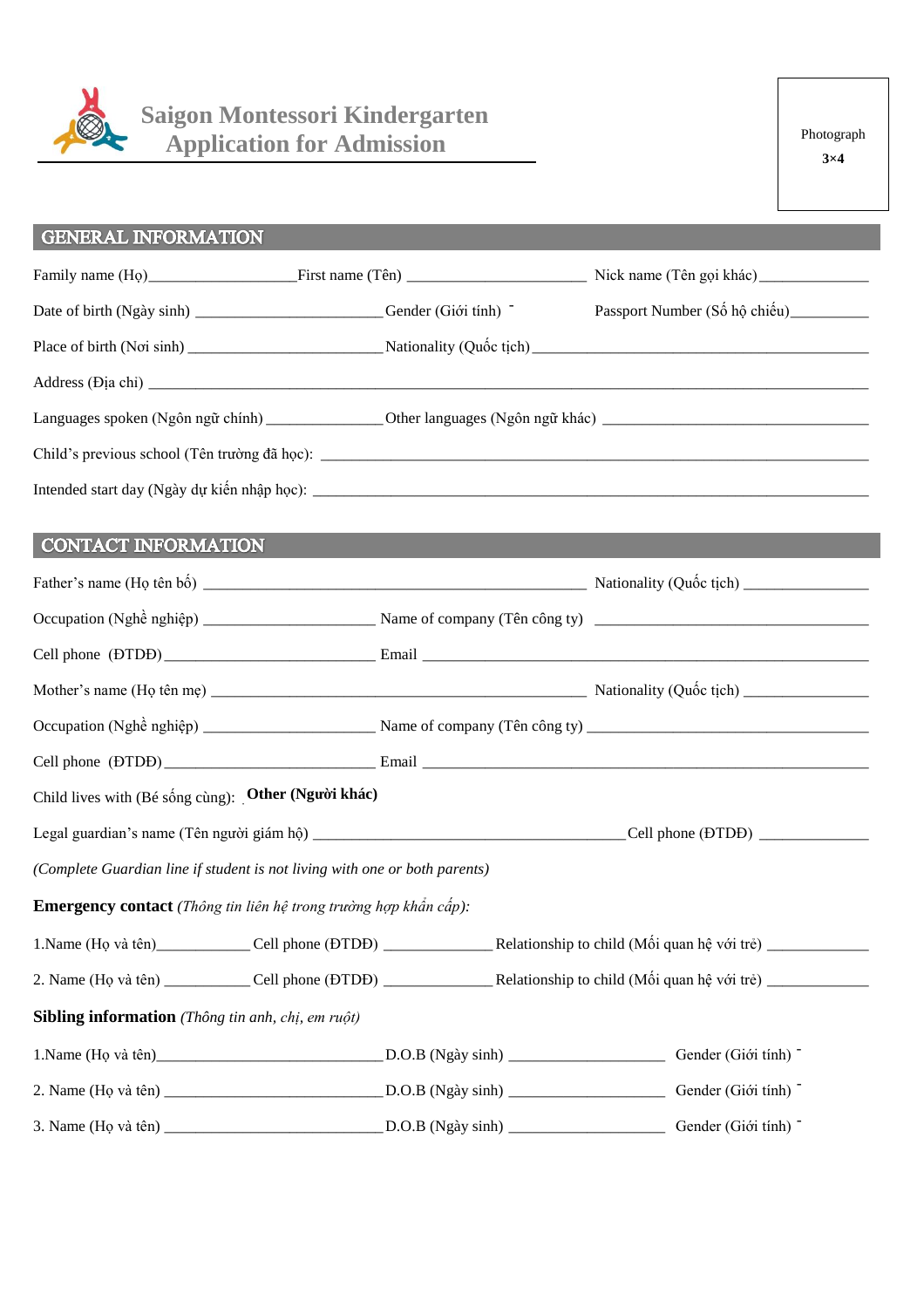| CHILD'S MEDICAL HISTORY                                                                                                                                                |
|------------------------------------------------------------------------------------------------------------------------------------------------------------------------|
| (Please attach the details of medical report if you child has serious medical condition)                                                                               |
| Has your child been involved in any development support program? (Bé có theo học bất kỳ chương trình hỗ trợ phát triển nào không?)                                     |
| (If yes, specify) e.g. speech therapy<br>No<br>Yes                                                                                                                     |
| Does your child have a formal or informal diagnosis of some type (Learning Disability, PDD, ADHD, etc.)?                                                               |
| (Bé có bị chẩn đoán về một số hội chứng như mất khả năng học tập, rối loạn phát triển lan tỏa, rối loạn tăng động giảm chú ý,)                                         |
| (If yes, please describe history of who conducted testing, concluded diagnosis, approximate date of diagnosis, and enclose report)                                     |
| Has child ever had any difficulty with hearing, seeing or other bodily function? (Trẻ có bất kỳ khó khăn nào trong việc nghe, nhìn hoặc                                |
|                                                                                                                                                                        |
| Describe any special help which was given to correct it (Mô tả bất kỳ sự trợ giúp đặc biệt nào đã được đưa ra để giúp bé cải thiện)                                    |
| Does your child have any medical diagnosis, health, asthma, allergy issues? (Bé có bị bất kỳ chẩn đoán về y tế, sức khỏe, hen suyễn,                                   |
| hoặc dị ứng với bất kỳ điều gì không)<br>$\square$ No<br>$\Box$ Yes (If yes, please indicate the substance(s) to which your child is allergic)                         |
| Is your child taking any medication? If so, name and dosage (Bé có đang phải dùng bất kỳ thuốc điều trị nào không? Nếu có vui lòng                                     |
|                                                                                                                                                                        |
| Other medical information the school should be aware of (Những thông tin khác về sức khỏe nhà trường cần lưu ý)                                                        |
|                                                                                                                                                                        |
| What foods are refused? (Những món ăn bé không thích)                                                                                                                  |
|                                                                                                                                                                        |
|                                                                                                                                                                        |
|                                                                                                                                                                        |
| Words she/he uses when needing to go to bathroom (Khi cần đi vệ sinh bé sẽ diễn tả như thế nào?)                                                                       |
| Is your child completely potty trained, including dry at night? (Bé đã hoàn toàn bỏ thói quen mặc tã chưa?)                                                            |
|                                                                                                                                                                        |
| <b>FAMILY AND CHILD INTERACTION</b><br>$\mathcal{L}^{\text{max}}_{\text{max}}$ and $\mathcal{L}^{\text{max}}_{\text{max}}$ and $\mathcal{L}^{\text{max}}_{\text{max}}$ |
|                                                                                                                                                                        |
|                                                                                                                                                                        |

How much (TV, computer, smart phone...) does he / she watch? (Hàng ngày bé dành bao nhiêu thời gian để xem TV, điện thoại hoặc

 $m$ áy tính?) \_

What are his / her favorite programs? (Các chương trình yêu thích của bé là gì?)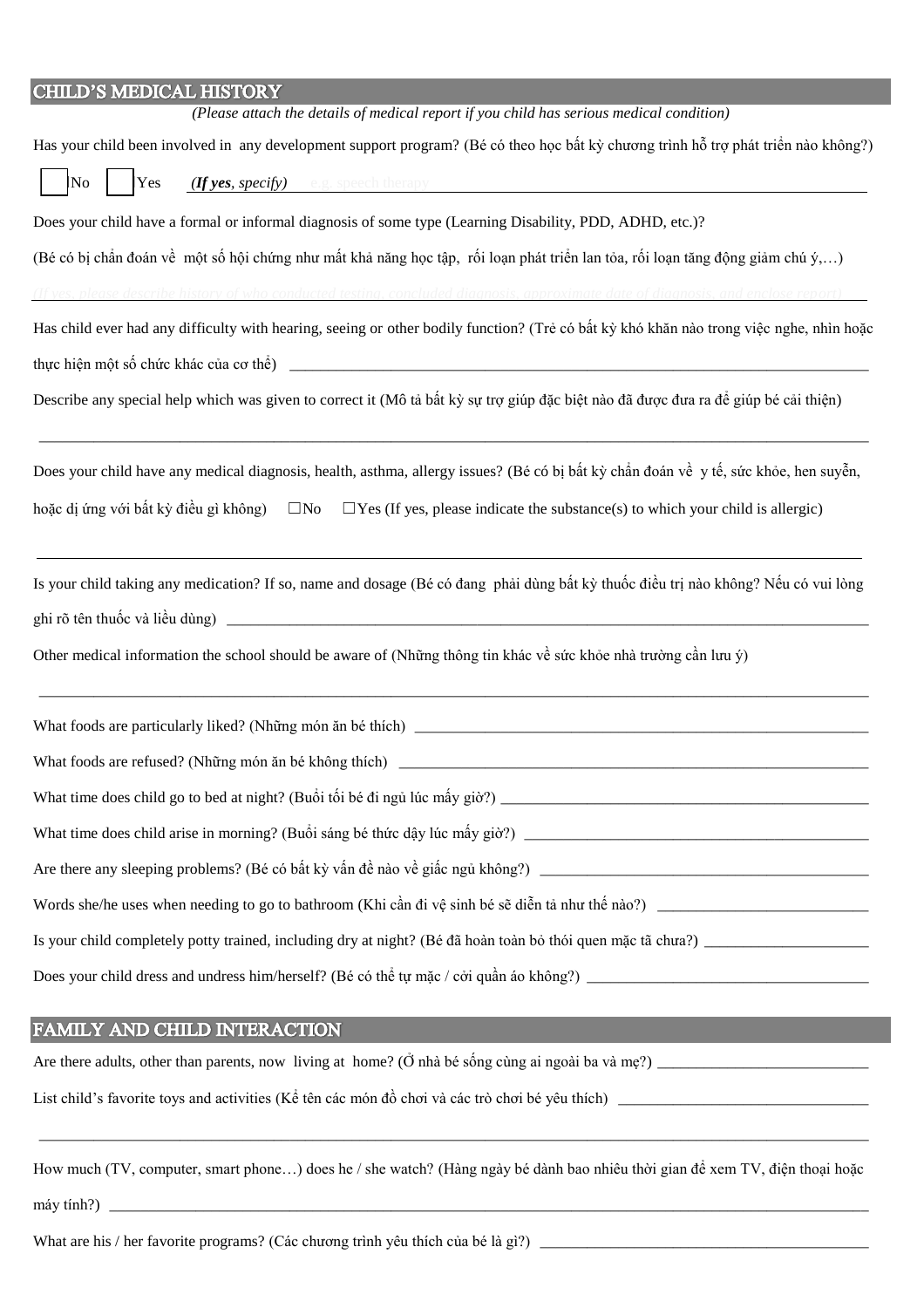| Do you have any special concerns about your child? (i.e. anxiety, fears, separation)( Phụ huynh có bất kỳ mối quan tâm đặc biệt nào |  |  |  |  |
|-------------------------------------------------------------------------------------------------------------------------------------|--|--|--|--|
|                                                                                                                                     |  |  |  |  |
| What seems to help the problem? (Ý kiến của quý phụ huynh để giúp giải quyết các vấn đề trên?) __________                           |  |  |  |  |
| How much does he / she get along with other children? (Bé hòa nhập với các bạn như thế nào?) ________                               |  |  |  |  |
| Describe any recurring fears your child exhibits (Khi sợ hãi bé có những biểu hiện như thế nào?) _____                              |  |  |  |  |
|                                                                                                                                     |  |  |  |  |

#### **DISCIPLINE**

What methods of directing his / her behavior do you most often use? (Những phương pháp quý phụ huynh thường thực hiện đề thay đổi một số hành vi của bé)

| Redirection of interest (Chuyển hướng quan tâm của bé)       |  | Reasoning (Tìm hiểu lý do)                                      |
|--------------------------------------------------------------|--|-----------------------------------------------------------------|
| Prevention of undesirable behavior before it occurs (Ngăn    |  | Threatening, if "you don't, I will" (De doa)                    |
| chặn hành vi trước khi xảy ra)                               |  | Comparing child with another (So sánh bé với trẻ khác)          |
| Ignoring the behavior (Bồ qua hành vi đó)                    |  | Isolation (Cô lập bé)                                           |
| Scolding (La mắng)                                           |  | Listening feedback to help child solve his own problem          |
| Spanking (Phạt đòn)                                          |  | (Lắng nghe phản hồi để giúp bé tự giải quyết vấn đề)            |
| Depriving of some fun (Từ chối một số điều bé thích)         |  | Substitution of one activity now until the desired activity can |
| Problem-solving to focus on real needs (Giải quyết vấn đề để |  | be done later (Thay thế một hoạt động khác cho đến khi bé đã    |
| tập trung vào nhu cầu thực tế)                               |  | thực hiện xong hoạt động được yêu cầu)                          |
|                                                              |  |                                                                 |

#### **OTHER INFORMATION**

What do you expect your child to get from SMIK as compared to another school? (Quý phụ huynh kỳ vọng những gì từ SMIK so với

How did you hear about us? (Quý phụ huynh biết đến thông tin trường qua những nguồn nào?)

### Required additional documentation (Những hồ sơ cần bổ sung)

The following documentation is required to complete your child application. Please bring a copy of all documentation and submit to the School by the time of enrollment. (Để hoàn tất hồ sơ nhập học, quý phụ huynh vui lòng gửi về văn phòng trường bản sao những hồ sơ được yêu cầu bên dưới)

- $\Box$  Passport or birth certificate (Hộ chiếu hoặc giấy khai sinh)
- $\Box$  4 photographs size 3×4 (4 tấm ảnh size 3×4)
- $\Box$  Hospital record or immunization record must include an official signature (doctor, nurse etc.)

(Hồ sơ bệnh viện hoặc sổ tiêm ngừa - có chữ ký của bác sĩ, y tá, v.v.)